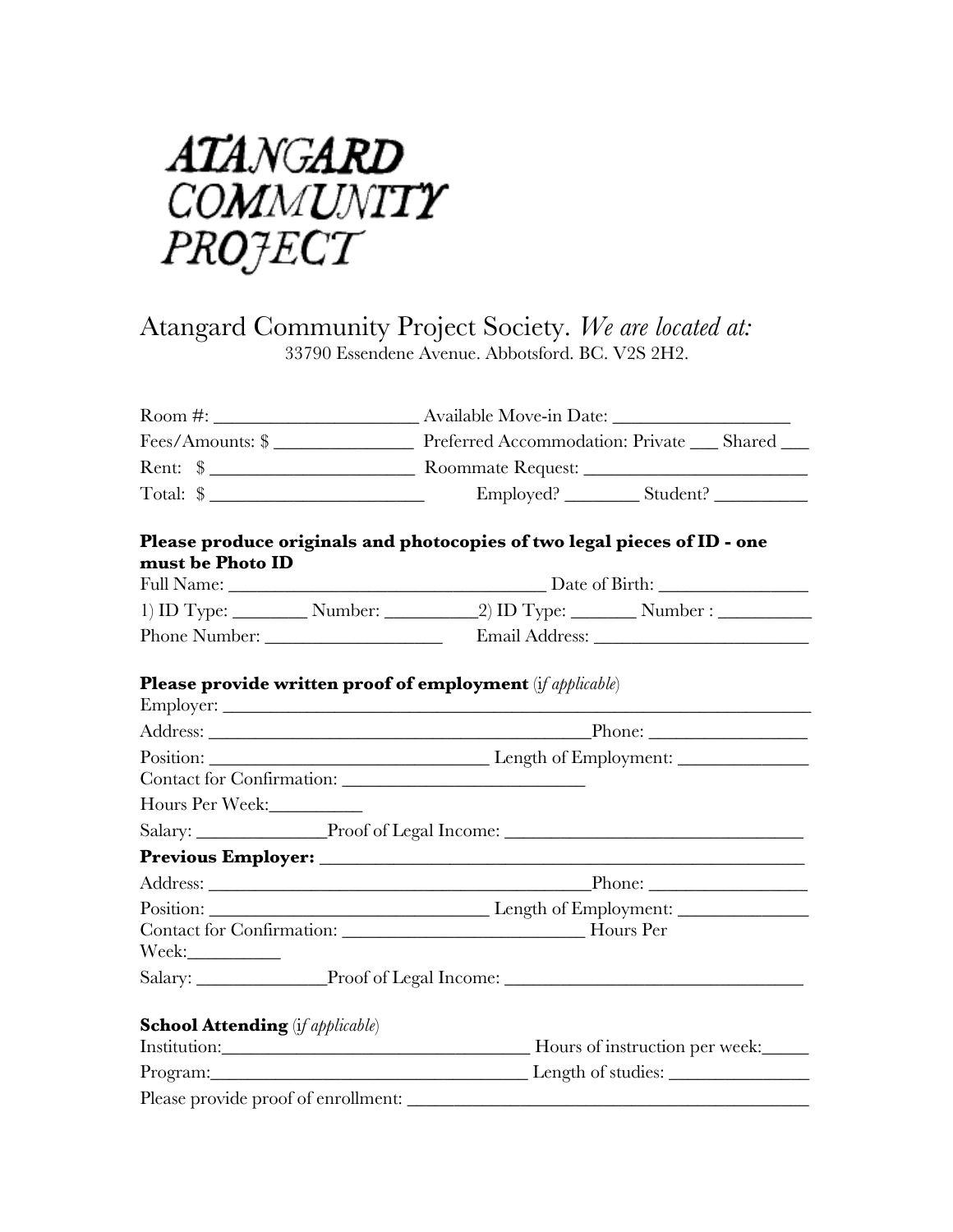## **Residence History:**

|  |                             |                                                               |                                           | Own ______ Rent _______ Length of Residency: _______ Monthly payment ____________                 |  |
|--|-----------------------------|---------------------------------------------------------------|-------------------------------------------|---------------------------------------------------------------------------------------------------|--|
|  |                             |                                                               |                                           |                                                                                                   |  |
|  |                             |                                                               |                                           |                                                                                                   |  |
|  |                             |                                                               |                                           |                                                                                                   |  |
|  |                             |                                                               |                                           | Own ______ Rent _______ Length of Residency: _______ Monthly payment ____________                 |  |
|  |                             |                                                               |                                           |                                                                                                   |  |
|  |                             | Reason for leaving:                                           |                                           |                                                                                                   |  |
|  |                             |                                                               |                                           |                                                                                                   |  |
|  |                             |                                                               |                                           | Own ______ Rent _______ Length of Residency: _______ Monthly payment ____________                 |  |
|  |                             |                                                               |                                           |                                                                                                   |  |
|  |                             |                                                               |                                           |                                                                                                   |  |
|  |                             |                                                               |                                           |                                                                                                   |  |
|  |                             |                                                               |                                           |                                                                                                   |  |
|  |                             |                                                               |                                           |                                                                                                   |  |
|  | <b>Personal References:</b> |                                                               |                                           |                                                                                                   |  |
|  |                             |                                                               |                                           |                                                                                                   |  |
|  |                             |                                                               | Phone Number: Phone Number: Phone Number: |                                                                                                   |  |
|  |                             |                                                               |                                           |                                                                                                   |  |
|  | <b>Emergency Contacts:</b>  |                                                               |                                           |                                                                                                   |  |
|  |                             |                                                               |                                           |                                                                                                   |  |
|  |                             |                                                               |                                           |                                                                                                   |  |
|  |                             |                                                               | Phone Number: Phone Number: Phone Number: |                                                                                                   |  |
|  |                             |                                                               |                                           |                                                                                                   |  |
|  |                             |                                                               |                                           | <i>Note:</i> If your application is accepted, the following questions are only for the purpose of |  |
|  |                             | organizing where you will best fit. Please circle.            |                                           |                                                                                                   |  |
|  | Light/Heavy Sleeper         | Early Riser/Night Owl                                         |                                           | Bike/Auto/Scooter/Other                                                                           |  |
|  |                             | How did you hear of us?                                       |                                           |                                                                                                   |  |
|  |                             |                                                               |                                           |                                                                                                   |  |
|  |                             |                                                               |                                           |                                                                                                   |  |
|  |                             | What is your attraction to Atangard Community Living Project? |                                           |                                                                                                   |  |
|  |                             |                                                               |                                           |                                                                                                   |  |
|  |                             |                                                               |                                           |                                                                                                   |  |
|  |                             |                                                               |                                           |                                                                                                   |  |
|  |                             |                                                               |                                           |                                                                                                   |  |
|  |                             |                                                               |                                           | Have you lived in a community setting before? ___________ If so, how did it impact you?           |  |